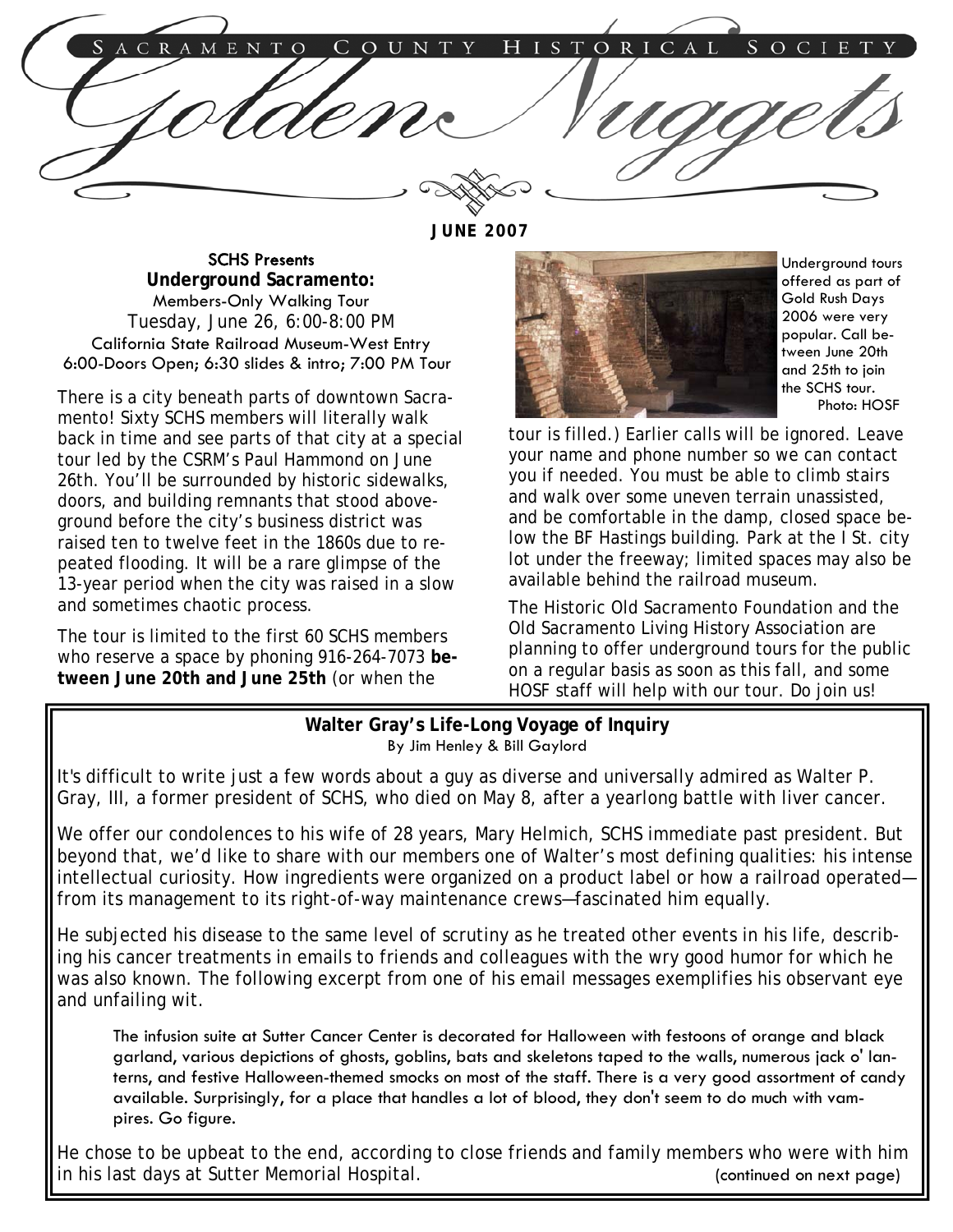## (continued from page1)

Walter's interest in railroads predated the development of the Railroad Museum. In 1972, the Sacramento Trust for Historic Preservation was promoting the vision of a railroad museum in Sacramento. Advised to develop a model of how a museum could be incorporated into Old Sacramento, the Trust sought help from the Sacramento Model Railroad Club. One of the club's members was Walter, who became actively involved in the project that led to the decision to build the California State Railroad Museum. This experience not only gave Walter early exposure to the developing museum, it allowed him to add his vision to the project at its inception. His insights surely helped launch the fledgling museum toward the lofty position it soon occupied among similar institutions.

Walter was only 54, but in his lifetime had accomplished more than many do in a much longer span. He served as Director of the State Railroad Museum, was California State Archivist, and was most recently Chief of Archaeology, History and Museums with California State Parks. It is fitting that this vital Renaissance man's passing is to be honored with a public Celebration of Life. It will be held at the California State Railroad Museum on Saturday, June  $2^{nd}$  from 6:00 to 9:00 PM.



Walt Gray presenting the Preservation Award to the California State Railroad Museum, Sacramento Southern Railroad program at the SCHS Awards Dinner on March 27. Photo by BranDee Bruce

#### . . . .. **See You in September!**

We're off for a two-month break from both monthly meetings and this newsletter. Make good history with your time this summer.

## **The Solons Strike Out Baseball Ends in Sacramento**  By Alan O'Connor

A major high point for the Sacramento Solons of the 1950s occurred when the Solons broke the "color barrier" with former Negro League players Marvin Williams at second base and pitcher Walter McCoy. However the team's record during the fifties was considerably less memorable. They finished last four times and never climbed any higher than fourth.

While the Solons as a team were unremarkable, there were several notable players during the

decade. One of these was Joe Gordon, who from 1951-1952 was one of the last player-managers in baseball. Playing second base for the Solons, he was the league home run and RBI champion in 1951. This was no surprise, as Gordon had just ended a stellar major league career. He



played second base for the New York Yankees from 1938-1943 and in 1946, and for the Cleveland Indians from 1947-1950. A nine time allstar, he was also the 1942 American League Most Valuable Player. He appeared in the World Series six times with his teams winning five of the six. Gordon later became a color announcer for the 1974 Solons and was a very popular baseball figure in Sacramento.

Nippy Jones played first and second base for the Sacramento Solons in 1943. He moved on to the majors, where he played for the St. Louis Cardinals from 1946—when the Cardinals won the World Series—through 1951. After spending part of the 1952 season with the Phillies, he returned to the Solons from 1953 through 1957 and maintained a .299 batting average. He moved back to the majors with the Milwaukee Braves in time for a memorable 1957 World highlighted by the still-discussed "shoe polish incident". In the bottom of the  $10<sup>th</sup>$  inning of the fourth game with the Braves trailing the New York Yankees 5-4,it appeared Jones had avoided a wild pitch. But after pointing to a polish smudge on the ball, he was awarded first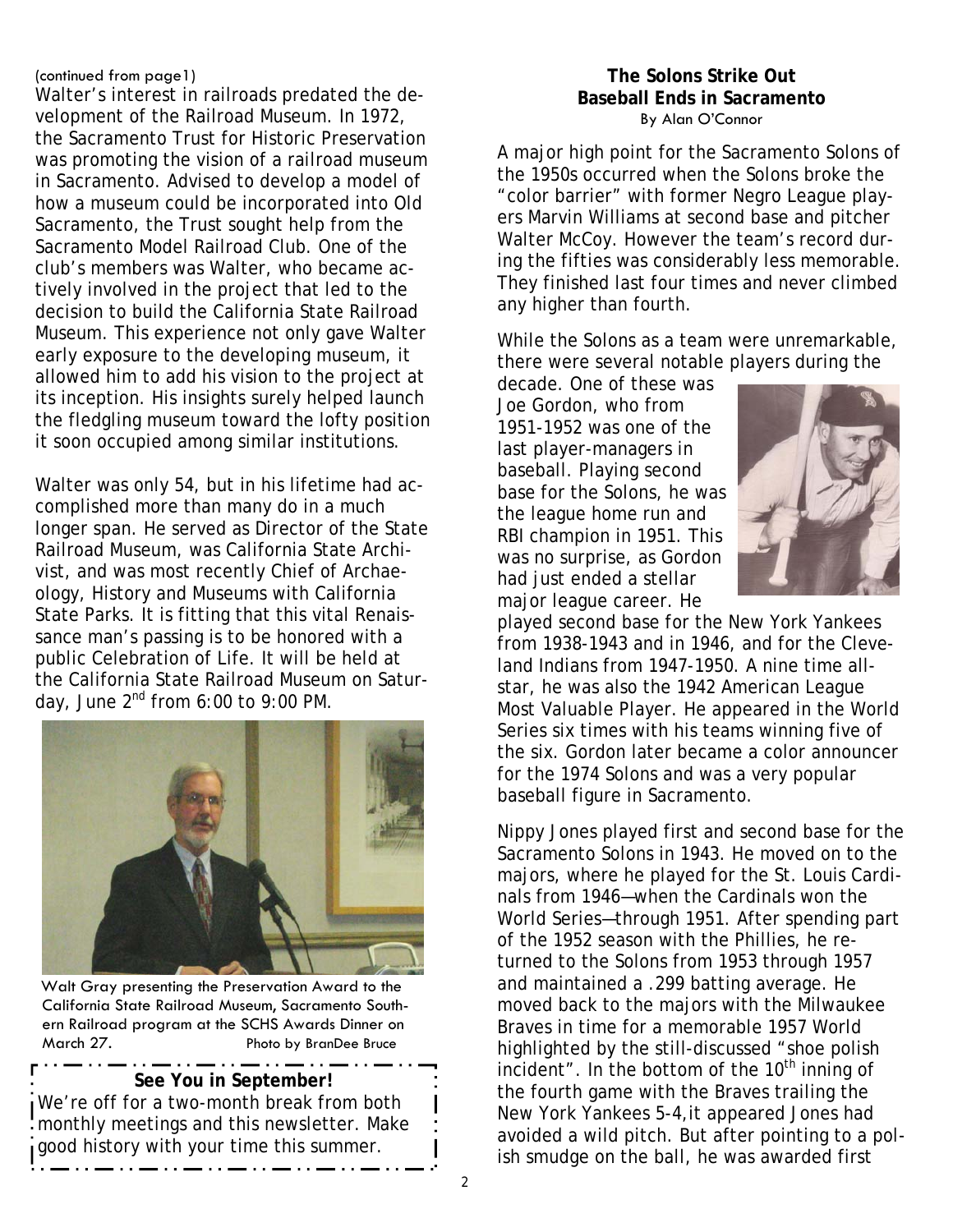base. The Braves rallied for three runs to win the game and went on to win the World Series as well. Jones settled in Sacramento after his baseball career ended.

Elk Grove High School's Richie Myers was the Solons starting shortstop in the early 1950s. A great fielder said to have one of the best arms in baseball, Myers finished his PCL career as a member of the 1956 PCL Champion Los Angeles Angels and played briefly with the 1956 Chicago Cubs.



Roger Osenbaugh played baseball at McClatchy High School and at Stanford. While there was no formal baseball draft in 1952 when he graduated, he received six offers from major league teams. He turned them all down and accepted an offer from the Solons. The Solons had offered more money but Osenbaugh was born and raised in Sacramento, and playing for the Solons had been a childhood dream. As a kid growing up in Sacramento Roger fell in love with the late 1930s and early 1940s Solons, especially the 1942 PCL Championship club managed by Pepper Martin and led to victory by Tony Freitas. Later when pitching against the Padres in the 1950s, Roger had to face one of his early Solon heroes, Lou Vezelich, he was quite "staggered" by it. Osenbaugh was a starting pitcher for the Solons from 1952 to 1959.

Bud Watkins, who had played baseball at the College of the Pacific, became a regular pitcher for the Solons from 1955 through 1958. Watkins split the 1959 season with the Vancouver Mounties and the Phoenix Giants, but returned to the Solons in 1960. During his Solon career, Watkins was



a fan favorite. He remained in Sacramento for many years after retiring.

Cuno Barragan was a catcher on the 1949 state champion Sacramento High School team and later at Sacramento Junior College. He went on to catch for the Solons in from 1957 to 1960. After hitting .318 and throwing out 24 runners attempting to steal in 1960, he was drafted by the Chicago Cubs for the 1961 season. In his first game as Cub, Barragan hit a home run at Wrigley Field. After the 1963 season he retired and returned to Sacramento.

Many people consider 1957 to be the last true year of the old PCL, and it was indeed the beginning of the end for the Solons. With the coming of the San Francisco Giants in 1958, Sacramento became part of a smaller market league, and attendance continued to drop off. Financial losses mounted, and the franchise left Sacramento in 1961 to become the Honolulu Islanders. From 1961 through 1973 there was no professional baseball in Sacramento. In 1964, Edmonds Field was demolished, leaving Sacramento without a team or a ball park.

In 1974 the Pacific Coast League's Eugene Emeralds moved from Oregon to Sacramento and became the Sacramento Solons. The team established a working agreement with the Milwaukee Brewers and hired Hall of Fame pitcher Bob Lemon as the manager. The new Solons played at Hughes Stadium on the Sacramento City College campus. The Hughes Stadium ballpark had a serious drawback: the 40 foot high left field fence was only 251 feet from home plate. Later measurements determined it was actually just 232 feet away! Sacramentan Bill McNulty's record 55 home runs in 1974 became an "asterisk record" because of the short fence.

Attendance was very good that year, but the "home run derby" atmosphere—and another last place finish in 1975—began to make sustaining a team in Sacramento unlikely. Many of the Solons' better players either moved up or moved on, and the quality of play declined. Attendance began to drop off. Deeming Hughes Stadium a poor place to develop young players, the Brewers ended their agreement with the Solons. In 1976 the Solons established a working agreement with the Texas Rangers, but drastically dropping attendance led the team to move to San Jose after the season. Sacramento was without professional baseball until the arrival of the Rivercats in 2000. But the Rivercats will have to be a subject for future baseball historians. This concludes Alan's series of articles on Sacramento baseball history from its Gold Rush baseball club beginnings to what just seemed like its demise in 1976. If you want to know more, watch for his book. -Editor